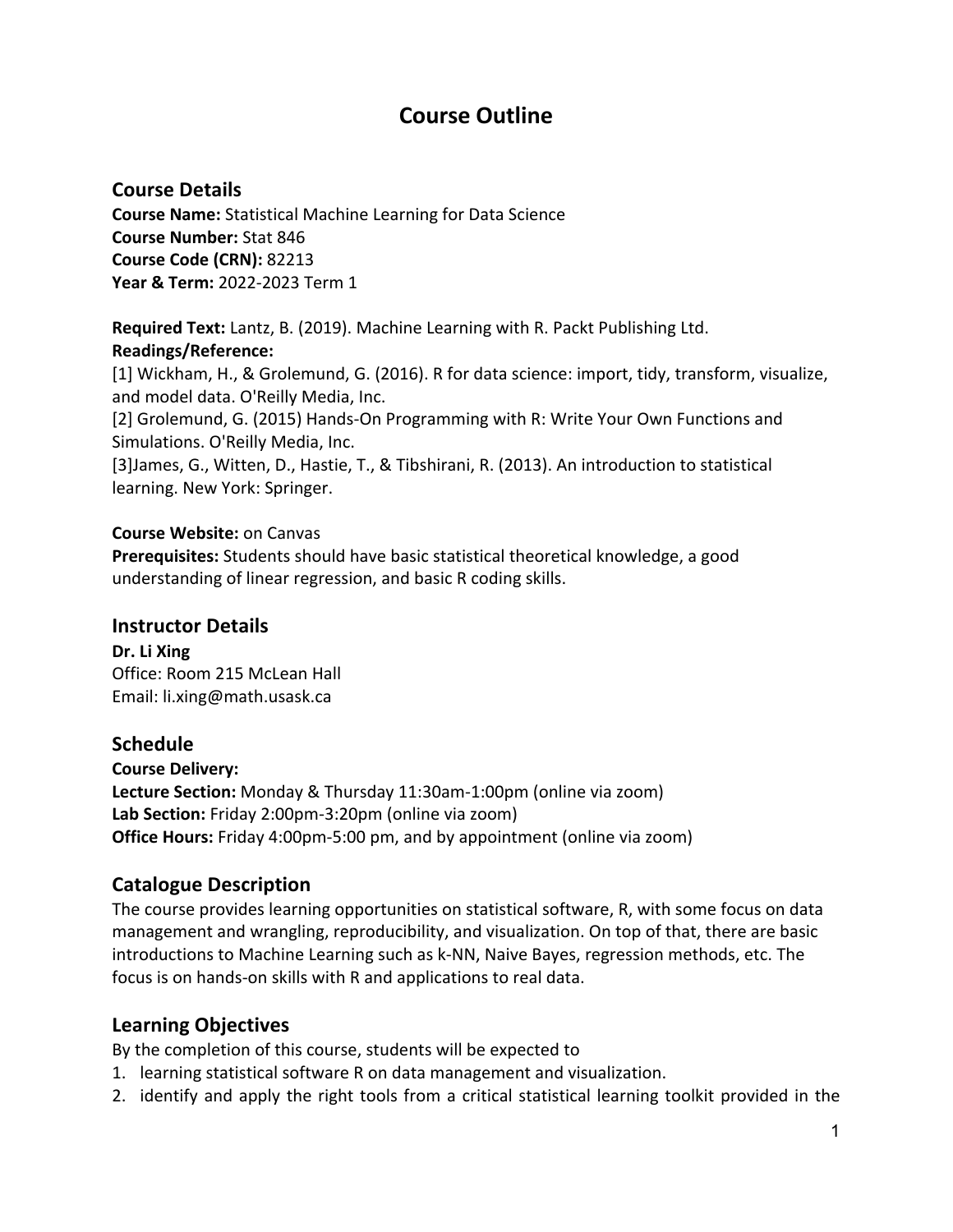course to extract useful information from real data.

- 3. given a real data problem, specify an appropriate research hypothesis and then manage a proper data analysis process using R software.
- 4. demonstrate and explain these skills in writing and through an oral presentation.

#### **Content Overview**

- 1. Introduction to machine learning.
- 2. Managing and understanding data with R.
- 3. Reproducibility and visualization.
- 4. Supervised learnings.

#### **Tentative Schedule:**

| <b>Week</b>    | <b>Date</b>      | <b>Topic/Section</b>      | <b>Assignments, Term Tests, and</b><br><b>Holidays</b> |
|----------------|------------------|---------------------------|--------------------------------------------------------|
| $\mathbf{1}$   | Sept 1           | Introduction to           |                                                        |
|                |                  | <b>Machine Learning</b>   |                                                        |
| $\overline{2}$ | Sept 5           | Introduction to R         |                                                        |
| 3              | Sept 12          | Data Management           | Assignment 1 due                                       |
| 4              | Sept 19          | Reproducibility           |                                                        |
| 5              | Sept 26          | Visualization             | Assignment 2 due                                       |
| 6              | Oct <sub>3</sub> | Data Splitting            |                                                        |
| $\overline{7}$ | Oct 10           | <b>KNN</b>                | Assignment 3 due                                       |
| 8              | Oct 17           | Naive Bayes               |                                                        |
| 9              | Oct 24           | <b>Tree-based Methods</b> | Assignment 4 due                                       |
| 10             | Oct 31           | <b>Linear Regression</b>  |                                                        |
| 11             | Nov 7            |                           | <b>Reading Break</b>                                   |
| 12             | Nov 14           | Logistic Regression       | Assignment 5 due                                       |
| 13             | <b>Nov 21</b>    | Presentation              |                                                        |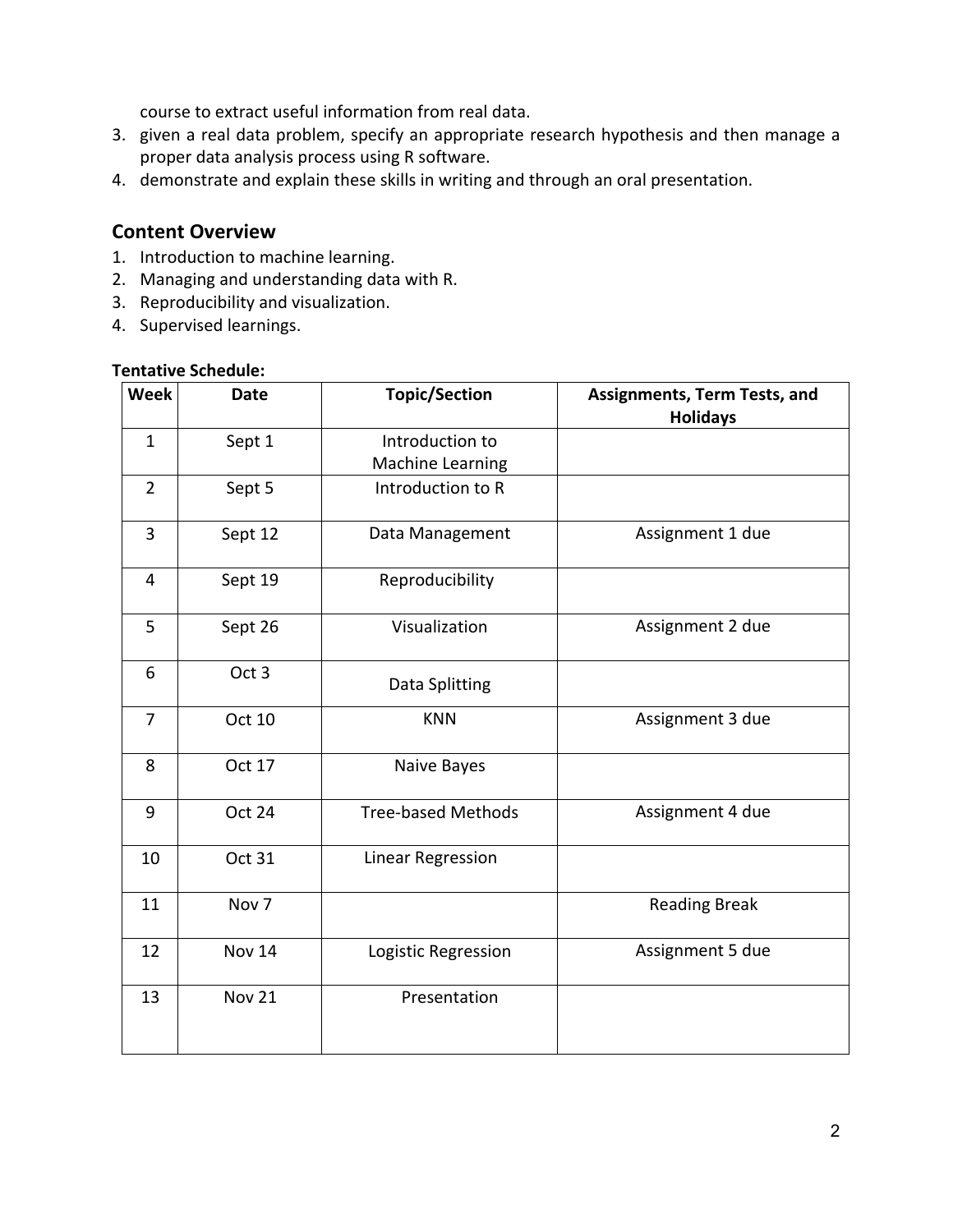# **Midterm and Final Examination Scheduling**

There are no exams for this course.

#### **Grading Scheme**

| 10 Lab Assignments         | 10%(1% for each lab assignment)                     |
|----------------------------|-----------------------------------------------------|
| 4 Lecture Assignments      | 40% (10% for each assignment)                       |
| 1 Course Project including | 50% (5% for proposal, 25% for final report, and 20% |
| Proposal + Report +        | for final presentation)                             |
| Presentation               |                                                     |
| Total                      | 100%                                                |

#### **Evaluation Components**

**Lab Assignments 1-10 Description:** Credit for Participation **Value:** 10% of final grade **Submission: Lab assignment submission is due during its designated lab session.** 

**Lecture Assignments 1-4**

**Description: Problem based assignments.** 

**Value:** 40% of the final grade

**Due Date**: (A1) Sept XX, 2022; (A2) Oct XX, 2022; (A3) Oct XX, 2022; and (A4) Nov XX, 2022. **Submission: Assignment submission is online. Detailed instruction will be provided during the course.** 

# **Course Project**

**Value**: 50% of the final grade

**Date**: Proposal Due October XX, 2022

Final Report and Presentation Due Nov XX, 2022

**Type**: Take-home project

**Submission: Project related coursework should be directly submitted to the course instructor via email li.xing@math.usask.ca.** 

# **Late Assignments**

I will accept late assignments only for seven (7) days beyond the due date. The penalty for your delay is 10 percent per day of lateness from the value of the assignment, including weekend days. Extensions may be granted only in exceptional circumstances (such as significant illness or emergency).

# **Criteria That Must Be Met to Pass**

Students must complete at least 8 lab assignments, at least three assignments, submit the project proposal, conduct the presentation, and submit the report to be eligible to pass the course.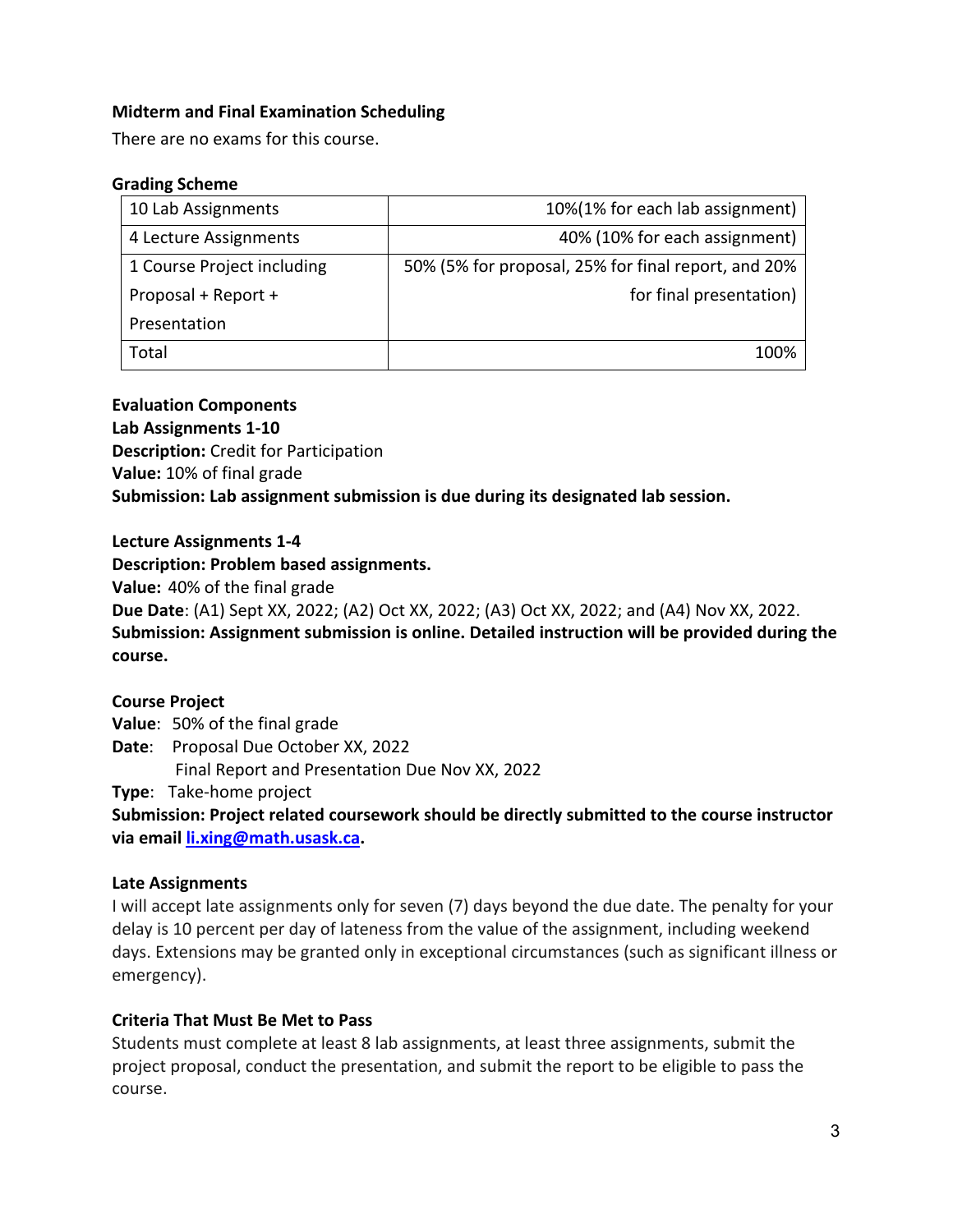#### **Recommended Technology for Remote Learning**

Students can access course materials via the course platform on Canvas. Zoom will be used for office hours, online discussions, and personal meetings.

Students are reminded of the importance of having the appropriate technology for remote learning. The list of recommendations can be found at https://students.usask.ca/remotelearning/tech-requirements.php.

#### **Recording of the Course**

#### **Use of video and recording of the course:**

Please note that the pre-recorded course videos are available online, which belong to the instructor and the University and are protected by copyright. Do not download, copy, or share recordings without the explicit permission of the instructor.

For questions about recording and use of sessions in which you have participated, including any concerns related to your privacy, please contact your instructor. More information on class recordings can be found in the Academic Courses

Policy https://policies.usask.ca/policies/academic-affairs/academiccourses.php#5ClassRecordings.

#### **Copyright**

Course materials are provided to you based on your registration in a class, and anything created by your professors and instructors is their intellectual property, unless materials are designated as open education resources. This includes exams, PowerPoint/PDF slides and other course notes. Additionally, other copyright-protected materials created by textbook publishers and authors may be provided to you based on license terms and educational exceptions in the Canadian Copyright Act (see http://laws-lois.justice.gc.ca/eng/acts/C-42/index.html).

**Before you copy or distribute others' copyright-protected materials, please ensure that your use of the materials is covered under the University's Fair Dealing Copyright Guidelines available at https://library.usask.ca/copyright/general-information/fair-dealingguidelines.php**. For example, posting others' copyright-protected materials on the open web is not covered under the University's Fair Dealing Copyright Guidelines, and doing so requires permission from the copyright holder.

# For more information about copyright, please

visit https://library.usask.ca/copyright/index.phpwhere there is information for students available at https://library.usask.ca/copyright/students/rights.php, or contact the University's Copyright Coordinator at mailto:copyright.coordinator@usask.ca or 306-966-8817.

# **Integrity in a Remote Learning Context**

Although the face of teaching and learning has changed due to covid-19, the rules and principles governing academic integrity remain the same. If you ever have questions about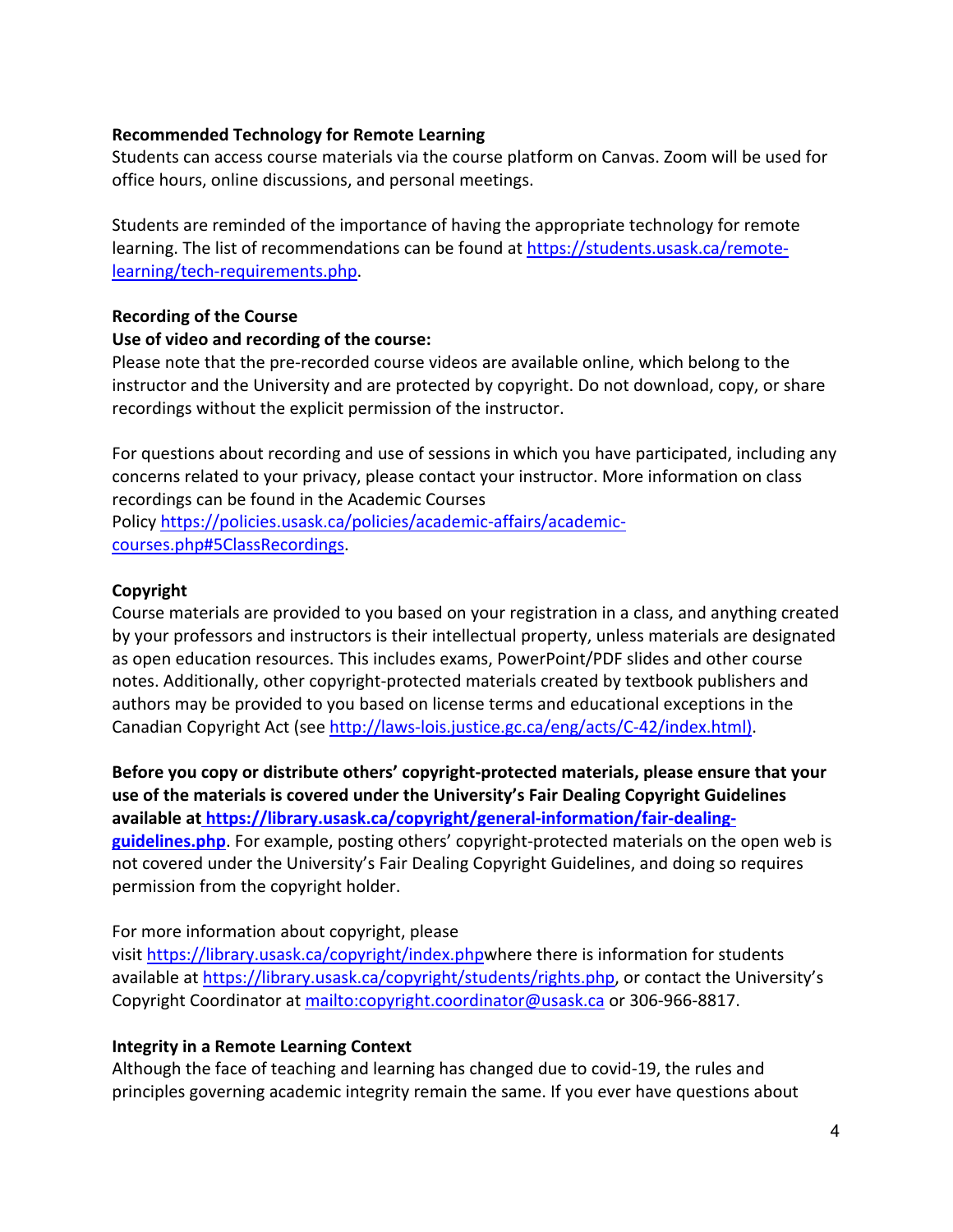what may or may not be permitted, ask your instructor. Students have found it especially important to clarify rules related to exams administered remotely and to follow these carefully and completely.

The University of Saskatchewan is committed to the highest standards of academic integrity and honesty. Students are expected to be familiar with these standards regarding academic honesty and to uphold the policies of the University in this respect. Students are particularly urged to familiarize themselves with the provisions of the Student Conduct & Appeals section of the University Secretary Website and avoid any behavior that could potentially result in suspicions of cheating, plagiarism, misrepresentation of facts and/or participation in an offence. Academic dishonesty is a serious offence and can result in suspension or expulsion from the University.

All students should read and be familiar with the Regulations on Academic Student Misconduct (https://secretariat.usask.ca/student-conduct-appeals/academic-misconduct.php) as well as the Standard of Student Conduct in Non-Academic Matters and Procedures for Resolution of Complaints and Appeals (https://secretariat.usask.ca/student-conduct-appeals/academicmisconduct.php#IXXIIAPPEALS)

For more information on what academic integrity means for students see the Academic Integrity section of the University Library Website at: https://library.usask.ca/academicintegrity#AboutAcademicIntegrity

You are encouraged to complete the Academic Integrity Tutorial to understand the fundamental values of academic integrity and how to be a responsible scholar and member of the USask community - https://library.usask.ca/academicintegrity.php#AcademicIntegrityTutorial

# **Access and Equity Services (AES) for Students**

Students who have disabilities (learning, medical, physical, or mental health) are strongly encouraged to register with Access and Equity Services (AES) if they have not already done so. Students who suspect they may have disabilities should contact AES for advice and referrals at any time. Those students who are registered with AES with mental health disabilities and who anticipate that they may have responses to certain course materials or topics, should discuss course content with their instructors prior to course add / drop dates. In order to access AES programs and supports, students must follow AES policy and procedures. For more information or advice, visit https://students.usask.ca/health/centres/access-equity-services.php, or contact AES at 306-966-7273 or aes@usask.ca.

Students registered with AES may request alternative arrangements for mid-term and final examinations. Students must arrange such accommodations through AES by the stated deadlines. Instructors shall provide the examinations for students who are being accommodated by the deadlines established by AES.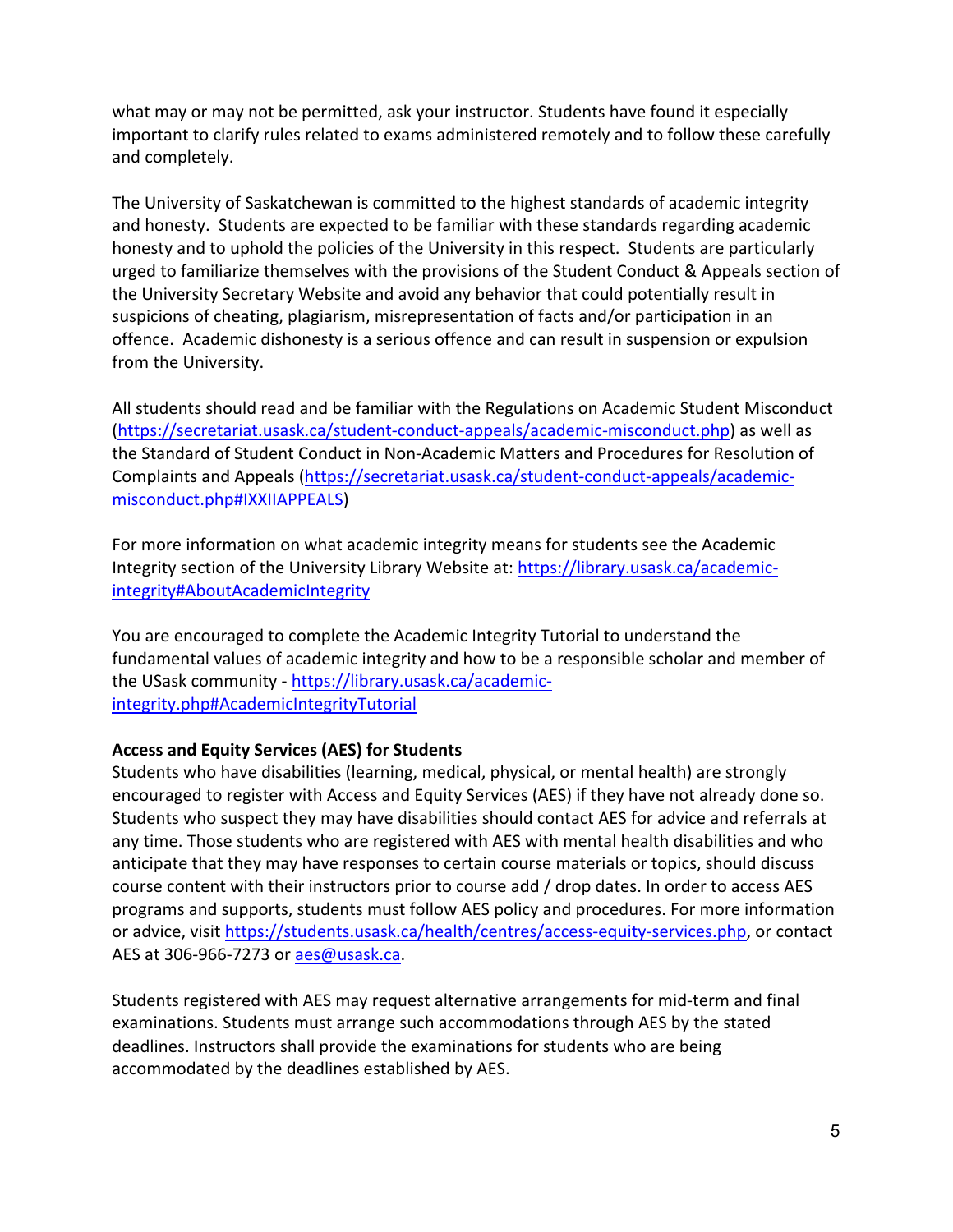For information on AES services and remote learning please visit https://updates.usask.ca/info/current/accessibility.php#AccessandEquityServices

# **Student Supports**

#### **Academic Help for Students**

The University Library offers a range of learning and academic support to assist USask undergrad and graduate students. For information on specific services, please see the Learning page on the Library web site https://library.usask.ca/support/learning.php.

- Remote learning support information https://students.usask.ca/study/remotelearning.php
- Remote learning tutorial https://libguides.usask.ca/remote learning
- Study skills materials for online learning https://libguides.usask.ca/studyskills
- A guide on netiquette, principles to guide respectful online learning interactions https://teaching.usask.ca/remote-teaching/netiquette.php

#### **Teaching, Learning and Student Experience**

Teaching, Learning and Student Experience (TLSE) provides developmental and support services and programs to students and the university community. For more information, see the students' web site http://students.usask.ca.

#### **College Supports**

Students in Arts & Science are encouraged to contact the Undergraduate Student Office and/or the Trish Monture Centre for Success with any questions on how to choose a major; understand program requirements; choose courses; develop strategies to improve grades; understand university policies and procedures; overcome personal barriers; initiate pre-career inquiries; and identify career planning resources. Contact information is available at: (http://artsandscience.usask.ca/undergraduate/advising/)

#### **Financial Support**

Any student who faces challenges securing their food or housing and believes this may affect their performance in the course is urged to contact Student Central (https://students.usask.ca/student-central.php).

#### **Aboriginal Students' Centre**

The Aboriginal Students' Centre (ASC) is dedicated to supporting Aboriginal student academic and personal success. The centre offers personal, social, cultural and some academic supports to Métis, First Nations, and Inuit students. The centre is also dedicated to intercultural education, brining Aboriginal and non-Aboriginal students together to learn from, with and about one another in a respectful, inclusive and safe environment. Students are encouraged to visit the ASC's Facebook page (https://www.facebook.com/aboriginalstudentscentre/) to learn more.

**International Student and Study Abroad Centre**